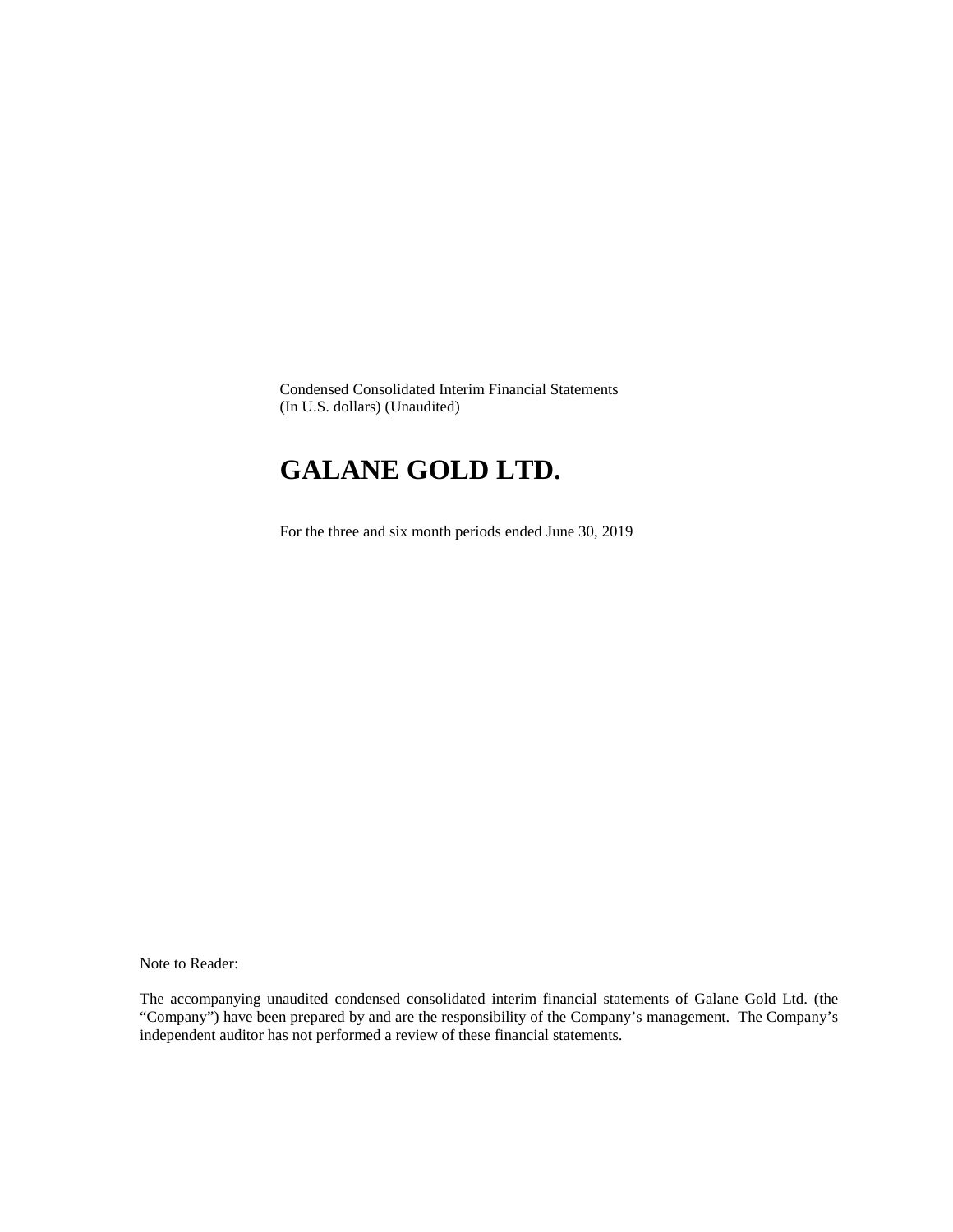Condensed Consolidated Interim Statement of Financial Position (In U.S. dollars) (Unaudited)

As at June 30, 2019 and December 31, 2018

|                                            | <b>Notes</b> | June 30, 2019 |            |               | December 31,<br>2018 |
|--------------------------------------------|--------------|---------------|------------|---------------|----------------------|
| Assets                                     |              |               |            |               |                      |
| Current assets:                            |              |               |            |               |                      |
| Cash                                       |              | \$            | 3,837,120  | \$            | 4,173,052            |
| Trade and other receivables                | 6            |               | 1,606,247  |               | 1,849,945            |
| Inventories                                | 7            |               | 3,978,086  |               | 4,410,241            |
| Deferred financing asset                   |              |               | 89,106     |               |                      |
|                                            |              |               | 9,510,559  |               | 10,433,238           |
| Non-current assets:                        |              |               |            |               |                      |
| Mining and exploration properties          | 8            |               | 37,433,952 |               | 34,133,406           |
| Plant and equipment                        | 8            |               | 2,195,623  |               | 1,788,543            |
| Deferred financing asset                   |              |               | 226,031    |               |                      |
|                                            |              |               | 39,855,606 |               | 35,921,949           |
|                                            |              | \$            | 49,366,165 | $\mathsf{\$}$ | 46, 355, 187         |
| Liabilities and Shareholders' Equity       |              |               |            |               |                      |
| Current liabilities:                       |              |               |            |               |                      |
| Accounts payable and accrued liabilities   | 10           | \$            | 9,095,054  | \$            | 9,321,370            |
| Loans and borrowings                       | 11           |               | 8,242,956  |               | 3,947,288            |
|                                            |              |               | 17,338,010 |               | 13,268,658           |
| Non-current liabilities:                   |              |               |            |               |                      |
| Loans and borrowings                       | 11           |               | 11,450,528 |               | 10,571,690           |
| Warrants denominated in a foreign currency | 13           |               | 974,690    |               | 1,109,662            |
| Restoration and rehabilitation provision   | 9            |               | 6,631,192  |               | 6,420,233            |
|                                            |              |               | 19,056,410 |               | 18,101,585           |

Commitments and contingencies (Note 15)

Shareholders' equity:

Approved and authorized by the Board for issue on August 15, 2019:

*"Ravi Sood "* Director *"Dino Titaro "* Director

12,971,745 14,984,944

\$ 49,366,165 \$ 46,355,187

Share capital 13 \$ 38,329,654 38,329,654<br>Reserves 13 2,587,664 2,515,382 Reserves 13 2,587,664 2,515,382 Deficit (25,238,311) (25,860,092) Equity attributable to Galane Gold Ltd. Shareholders 15,679,007 14,984,944

Non-controlling interest 5 (2,707,262)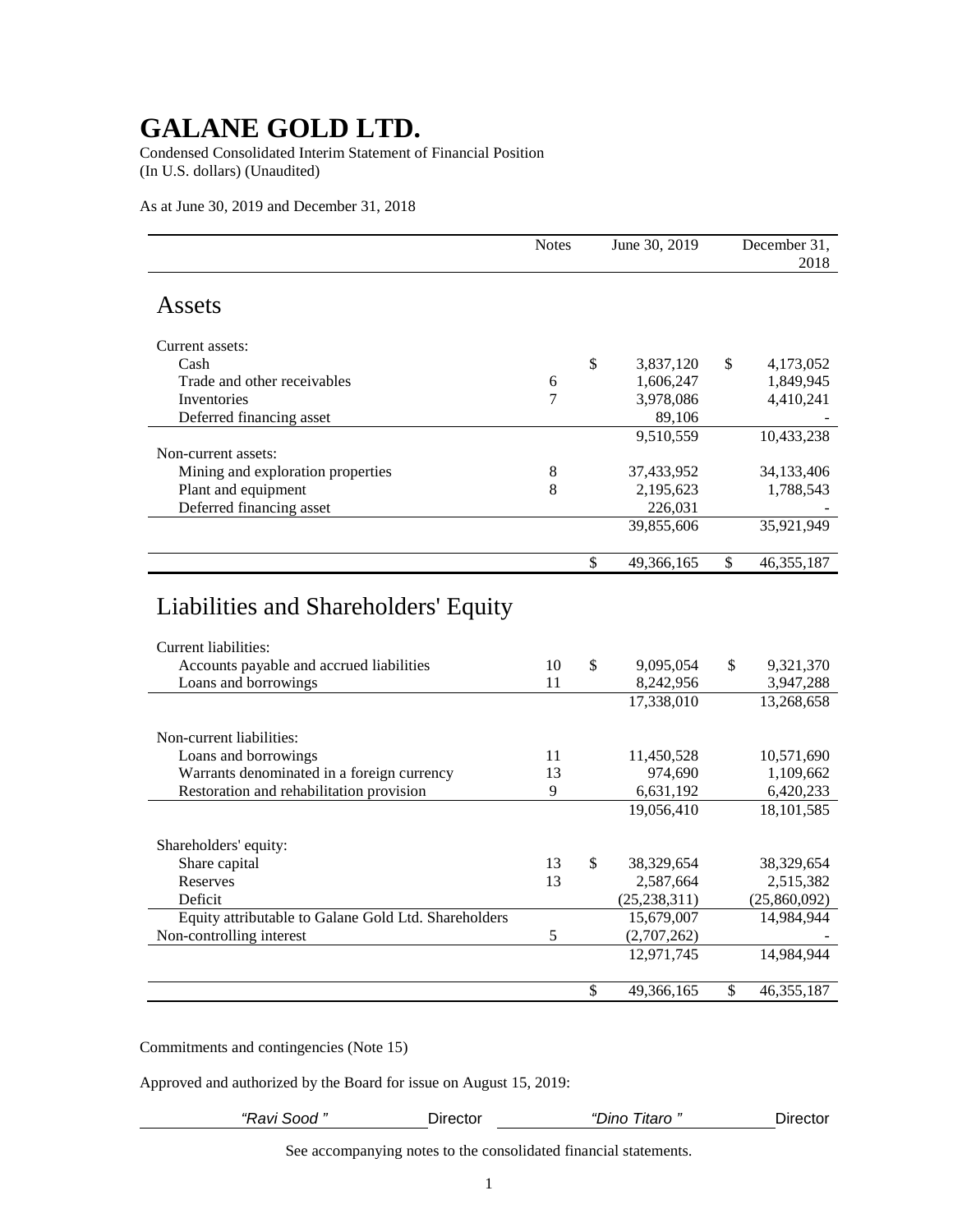Condensed Consolidated Interim Statement of Earnings (Loss) and Comprehensive Earnings (Loss) (In U.S. dollars) (Unaudited)

Three and six month periods ended June 30, 2019 and 2018.

|                                                       | Note |                  |               |              |                   |                 |
|-------------------------------------------------------|------|------------------|---------------|--------------|-------------------|-----------------|
|                                                       |      | Three Months     |               | Three Months | Six Months        | Six Months      |
|                                                       |      | Ended            |               | Ended        | Ended             | Ended           |
|                                                       |      | June 30,         |               | June 30,     | June 30,          | June 30,        |
|                                                       |      | 2019             |               | 2018         | 2019              | 2018            |
|                                                       |      |                  |               |              |                   |                 |
| Mining Revenue                                        |      | \$<br>11,424,704 | \$            | 13,169,757   | \$<br>19,901,125  | \$23,077,706    |
| <b>Mining Costs</b>                                   | 14   | 10,603,441       |               | 10,978,749   | 19,903,085        | 20,613,030      |
| Earnings (Loss) from mining operations                |      | \$<br>821,263    | $\mathsf{\$}$ | 2,191,008    | \$<br>(1,960)     | \$<br>2,464,676 |
| Expenses:                                             |      |                  |               |              |                   |                 |
| <b>Exploration costs</b>                              |      |                  |               | 57,809       | 4,111             | 117,985         |
| Foreign exchange (gain) loss                          |      | (76, 415)        |               | (1,228,870)  | 37,324            | (633, 655)      |
| Corporate general and administration                  | 14   | 223,000          |               | 646,560      | 899,388           | 1,296,795       |
| Financing costs                                       | 14   | 103,782          |               | 152,594      | 488,509           | 304,203         |
| Other expenses                                        | 14   | 408,272          |               | 163,764      | 654,189           | 453,039         |
|                                                       |      | \$<br>658,639    | \$            | (208, 143)   | \$<br>2,083,521   | \$<br>1,538,367 |
|                                                       |      |                  |               |              |                   |                 |
| (Loss) earnings and comprehensive (loss) earnings for |      |                  |               |              |                   |                 |
| the period before taxation                            |      | \$<br>162,624    | \$            | 2,399,151    | \$<br>(2,085,481) | \$<br>926,309   |
| Taxation                                              | 12   | \$               | \$            |              | \$                | \$              |
| Net (loss) earnings and comprehensive (loss) earnings |      |                  |               |              |                   |                 |
| for the period                                        |      | \$<br>162,624    | \$            | 2,399,151    | \$<br>(2,085,481) | \$<br>926,309   |
|                                                       |      |                  |               |              |                   |                 |
| Attributable to:                                      |      |                  |               |              |                   |                 |
| Equity holders of Galane Gold Ltd.                    |      | 331,471          |               | 2,399,151    | (1,888,037)       | 926,309         |
| Non-controlling interest                              |      | (168, 847)       |               |              | (197, 444)        |                 |
|                                                       |      |                  |               |              |                   |                 |
| Net (loss) earnings and comprehensive (loss) earnings |      |                  |               |              |                   |                 |
| for the period                                        |      | \$<br>162,624    | \$            | 2,399,151    | \$<br>(2,085,481) | \$<br>926,309   |
|                                                       |      |                  |               |              |                   |                 |
| Basic (loss) earnings per common share                | 13   | \$<br>0.00       | \$            | 0.02         | \$<br>(0.01)      | \$<br>0.01      |
| Diluted (loss) earnings per common share              | 13   | \$<br>0.00       | \$            | 0.02         | \$<br>(0.01)      | \$<br>0.01      |
| Weighted average number of common shares- basic       | 13   | 200,804,760      |               | 146,804,760  | 200,804,760       | 146,806,760     |
| Weighted average number of common shares - diluted    | 13   | 200,804,760      |               | 146,804,760  | 200,804,760       | 146,806,760     |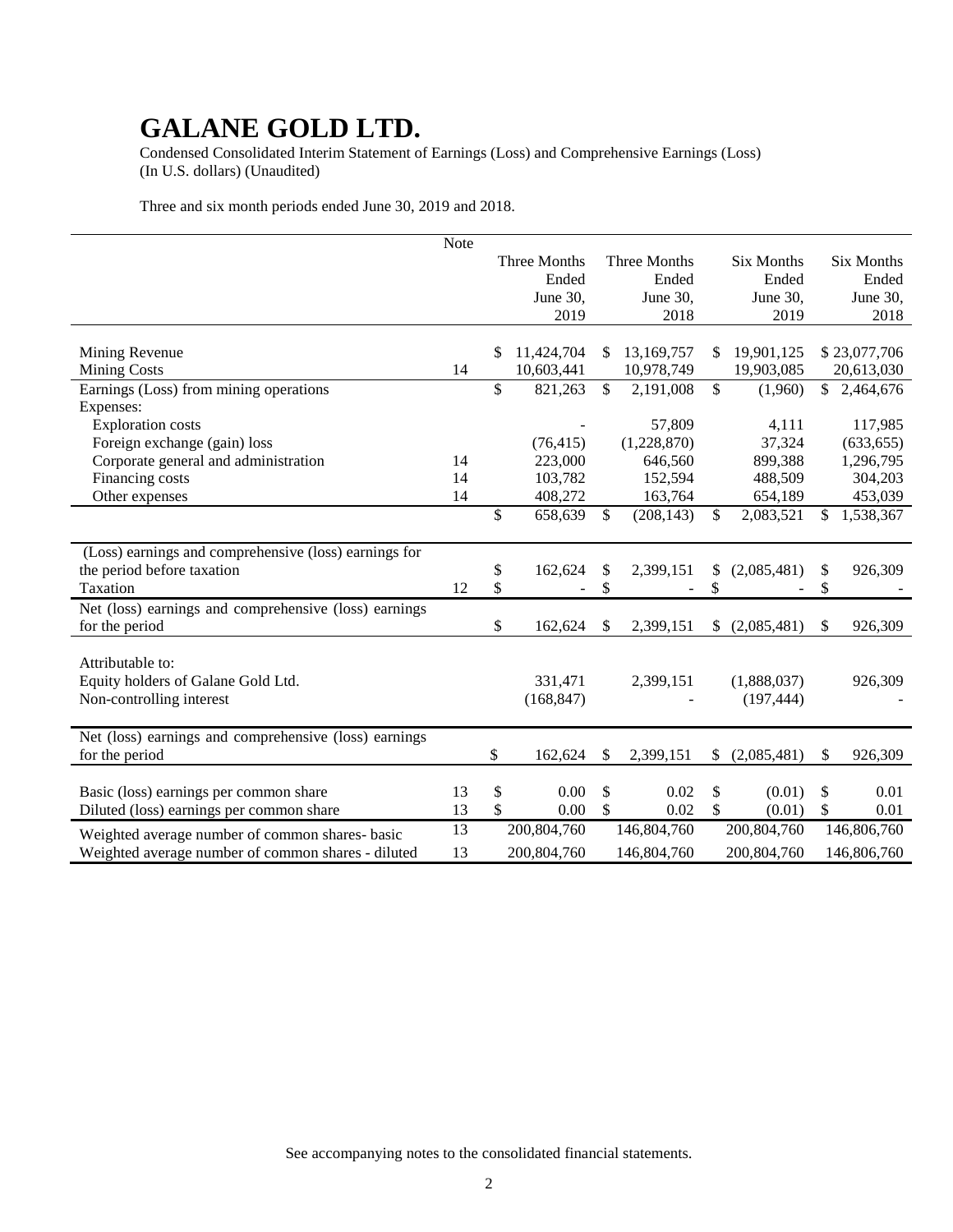Condensed Consolidated Interim Statement of Changes in Equity (In U.S. Dollars) (Unaudited)

Six month periods ended June 30, 2019 and 2018

|                                                                     |              |                          | <b>Capital Stock</b>     | <b>Reserves</b>                          |                |                                                         |                                        |              |
|---------------------------------------------------------------------|--------------|--------------------------|--------------------------|------------------------------------------|----------------|---------------------------------------------------------|----------------------------------------|--------------|
|                                                                     | <b>Notes</b> | <b>Number</b>            | Amount                   | <b>Stock</b><br>based<br><i>payments</i> | <b>Deficit</b> | <b>Attributable</b><br>to Galane<br><b>Shareholders</b> | Non-<br>controlling<br><b>Interest</b> | <b>Total</b> |
|                                                                     |              |                          |                          |                                          |                |                                                         |                                        |              |
| Balance as at December 31, 2017                                     |              | 146,804,760              | 37,348,880               | 2,280,668                                | (25, 538, 147) | 14,091,401                                              |                                        | 14,091,401   |
| Stock-based compensation<br>Net loss and comprehensive loss for the | 13           |                          | $\overline{a}$           | 123,918                                  |                | 123,918                                                 |                                        | 123918       |
| period                                                              |              |                          |                          |                                          | 926,309        | 926,309                                                 |                                        | 926,309      |
| Balance as at June 30, 2018                                         |              | 146,804,760              | \$37,348,880             | \$2,404,586                              | \$(24,611,838) | \$15,141,628                                            | \$<br>$\sim$                           | \$15,141,628 |
| Balance as at December 31, 2018                                     |              | 200,804,760              | 38,329,654               | 2,515,382                                | (25,860,092)   | 14,984,944                                              | $\sim$                                 | 14,984,944   |
| Stock-based compensation                                            | 13           | $\overline{\phantom{a}}$ | $\overline{\phantom{a}}$ | 72,282                                   |                | 72,282                                                  |                                        | 72,282       |
| Galaxy share donation                                               | 5            |                          |                          |                                          | 2,509,818      | 2,509,818                                               | (2,509,818)                            |              |
| Net loss and comprehensive loss for the                             |              |                          |                          |                                          |                |                                                         |                                        |              |
| period                                                              |              |                          |                          | $\overline{\phantom{a}}$                 | (1,888,037)    | (1,888,037)                                             | (197, 444)                             | (2,085,481)  |
| Balance as at June 30, 2019                                         |              | 200,804,760              | \$38,329,654             | \$2,587,664                              | \$(25,238,311) | \$15,679,007                                            | \$(2,707,262)                          | \$12,971,745 |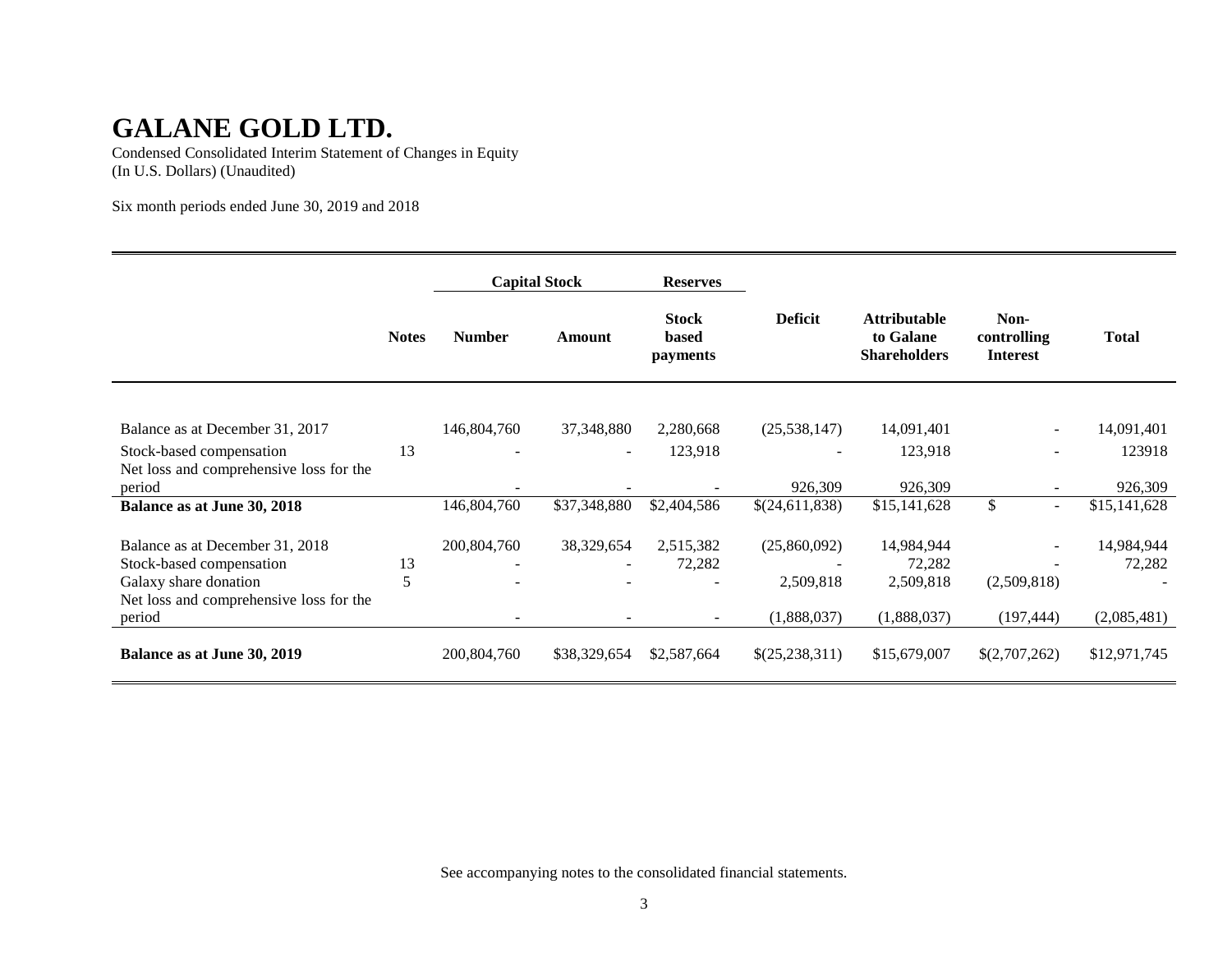Condensed Consolidated Interim Statement of Cash Flows (In U.S. Dollars) (Unaudited)

Six month periods ended June 30, 2019 and 2018

|                                                    | <b>Notes</b> |                 | 2019        | 2018              |
|----------------------------------------------------|--------------|-----------------|-------------|-------------------|
|                                                    |              |                 |             |                   |
| Cash flows from operating activities:              |              |                 |             |                   |
| Net (loss) earnings for the period                 |              | \$              | (2,085,481) | \$<br>926,309     |
| Items not involving cash:                          |              |                 |             |                   |
| Depreciation and amortization                      | 8            |                 | 2,938,678   | 2,901,662         |
| Share based compensation                           | 14           |                 | 72,282      | 123,918           |
| Accretion                                          | 14           |                 | 145,148     | 185,746           |
| Interest expense                                   | 14           |                 | 478,334     | 118,550           |
| Foreign exchange loss (gain)                       |              |                 | 172,464     | (505,799)         |
| Change in fair value of warrants                   | 14           |                 | (134, 972)  | (93)              |
| Working capital adjustments:                       |              |                 |             |                   |
| Change in trade and other receivables              |              |                 | 245,362     | (180, 833)        |
| Change in inventories                              |              |                 | 432,155     | 130,699           |
| Change in trade and other payables                 |              |                 | (253, 188)  | (505, 575)        |
|                                                    |              |                 |             |                   |
| Cash flows from operating activities               |              | \$              | 2,010,782   | \$<br>3,194,584   |
|                                                    |              |                 |             |                   |
| Cash flows from investing activities:              | 8            |                 |             |                   |
| Mining assets acquired                             |              | $\overline{\$}$ | (4,640,853) | \$<br>(1,622,660) |
| Cash flows used in investing activities            |              |                 | (4,640,853) | (1,622,660)       |
|                                                    |              |                 |             |                   |
|                                                    |              |                 |             |                   |
| Cash flow from financing activities:               |              |                 |             |                   |
| Debenture interest paid                            |              |                 | (232, 563)  |                   |
| Deferred royalty paid                              |              |                 | (609, 558)  | (86,372)          |
| Deferred royalty interest paid                     |              |                 | (170, 444)  | (113, 628)        |
| Barak facility drawdown                            |              |                 | 3,650,000   |                   |
| Barak facility fees                                |              |                 | (200,000)   |                   |
| Capital lease obligations                          |              |                 | (166,985)   | (230,054)         |
| Cash flows from financing activities               |              | \$              | 2,270,450   | \$<br>(430, 054)  |
| (Decrease) Increase in cash                        |              | \$              | (359, 621)  | \$<br>1,141,870   |
|                                                    |              |                 |             |                   |
| Effect of unrealized foreign exchange gain on cash |              |                 | 23,689      | (7,138)           |
| Cash, at January 1                                 |              |                 | 4,173,052   | 2,550,701         |
|                                                    |              |                 |             |                   |
| Cash, at June 30                                   |              | \$              | 3,837,120   | \$<br>3,685,433   |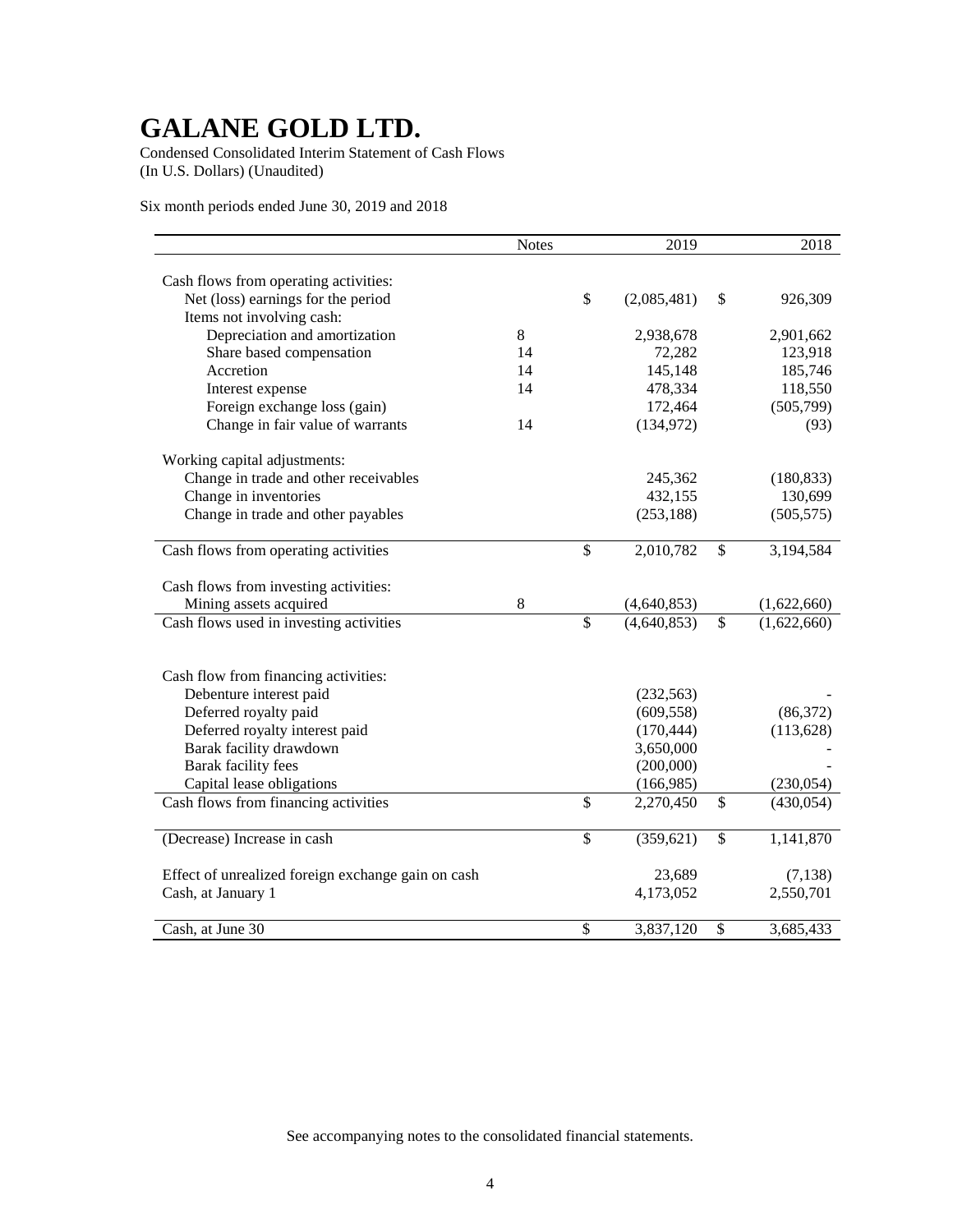Notes to the Unaudited Condensed Consolidated Interim Financial Statements (in U.S. Dollars) For the three and six months ended June 30, 2019 and 2018

#### **1. Corporate Information**

Galane Gold Ltd. (the "Company") operates through its wholly owned subsidiary, Galane Gold Mines Ltd., which was incorporated under the *Business Corporations Act* (Ontario) on November 15, 2010 and whose principal business activities are the exploration for, development of, and operation of gold mining properties. The Company's registered and head office is located at Suite 1800, 181 Bay St., Toronto, Ontario, Canada.

#### **2. Liquidity Risk**

As at June 30, 2019, the Company had a working capital deficiency of \$7.8 million compared to a deficiency of \$2.8 million at December 31, 2018.

During the six months ended June 30, 2019, the Company paid, on a timely basis, the 5% royalty to the government of Botswana on all gold sales in accordance with the terms of the royalty. The royalty expense for the six months ended June 30, 2019, was \$1.0 million, which was funded from cash flows from operations, in addition to \$0.8 million repaid from deferred royalties in accordance with the agreement with the Government of Botswana for the repayment of deferred royalties. The Company has unsecured convertible debt in the amount of \$2.7 million that is due in November 2019, and the Company will look to renegotiate the maturity date of such debt.

The operating performance at the Mupane mine for the six months ended June 30, 2019 was impacted by operational challenges, with a loss from operations of \$0.0 million, compared to earnings of \$2.5 million for the same period in 2018. However, with the ongoing strength in gold price, the Company remains confident in achieving its full year budget allowing the Company to generate sufficient cashflow from operations in order to meet its obligations as they fall due for at least the next 12 months.

The current commodity price and exchange rate environment can be volatile which may have an impact on the Company's cash flows. Despite the higher gold price currently being realized, the Company continues to review its near term operating plans and to take steps to reduce costs and maximize cash flow generated from operations.

#### **3. Basis of preparation**

#### **(a) Statement of compliance**

The unaudited condensed consolidated interim financial statements (the "Financial Statements") of the Company as at and for the six months ended June 30, 2019 have been prepared in accordance with IAS 34, Interim Financial Reporting, and do not include all of the information required for full annual consolidated financial statements. Accordingly, certain information and disclosures normally included in annual financial statements prepared in accordance with International Financial Reporting Standards ("IFRS") have been omitted or condensed.

#### **(b) Significant accounting judgments, estimates and assumptions**

The preparation of the Financial Statements in conformity with IFRS requires management to make judgments, estimates and assumptions that affect the reported amounts of assets, liabilities and contingent liabilities at the date of the Financial Statements and reported amounts of revenues and expenses during the reporting period. Estimates and assumptions are regularly evaluated and are based on management's experience and other factors, including expectations of future events that are believed to be reasonable under the circumstances. Actual results may differ from these estimates. The particular areas of estimation uncertainty and critical judgments are outlined in detail in the annual audited consolidated financial statements for the year ended December 31, 2018 (the "Annual Financial Statements").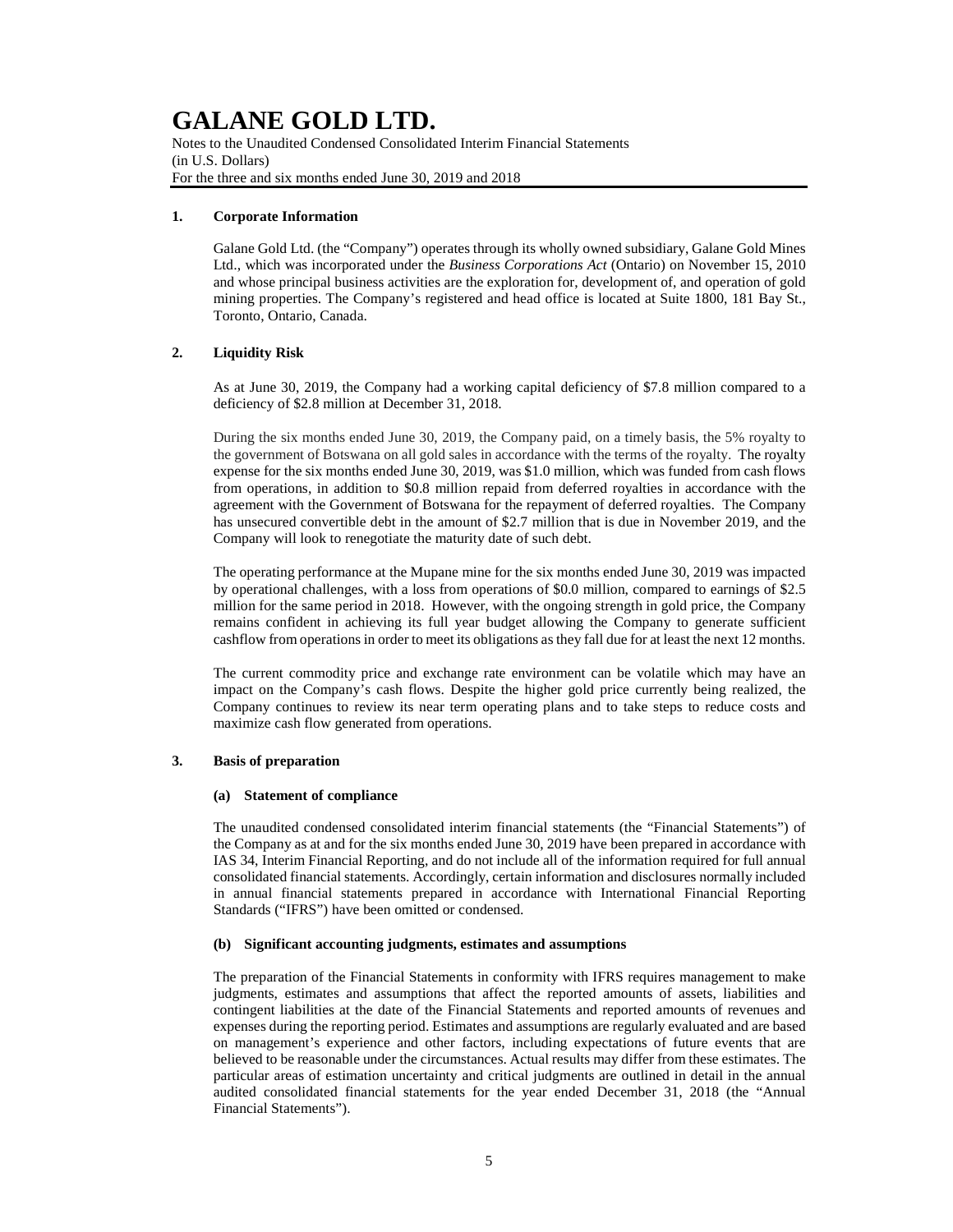Notes to the Unaudited Condensed Consolidated Interim Financial Statements (In U.S. Dollars) For the three and six months ended June 30, 2019 and 2018

#### **(c) Functional and presentation currency**

The consolidated financial statements are presented in U.S. dollars, which is the functional currency of the Company and each of its subsidiaries. All amounts are in U.S. dollars, except where otherwise indicated.

#### **4. Significant Accounting Policies**

These Financial Statements have been prepared following the same accounting policies and methods of computation as the Annual Financial Statements, except as set out below.

IFRS 16 Leases - The Company adopted IFRS 16 on a retrospective basis effective January 1, 2019. The adoption of this standard did not have any measurement impact on prior period financial results or financial position.

On adoption of IFRS 16, the group recognized lease liabilities in relation to leases which had previously been classified as 'operating leases' under the principles of IAS 17 *Leases*. These liabilities were measured at the present value of the remaining lease payments, discounted using the lessee's incremental borrowing rate as at January 1, 2019. The weighted average lessee's incremental borrowing rate applied to the lease liabilities on January 1, 2019 was 8.5%.

The change in accounting policy had the following effect on the balance sheet on January 1, 2019:

- Recognition of Right of Use liabilities of \$1,896,294.
- Recognition of Right of Use assets of \$1,896,294.

From January 1, 2019, leases are recognized as a right of use asset and corresponding liability at the date at which the leased asset is available for use by the group. Each lease payment is allocated between the liability and finance cost. The finance cost is charged to profit and loss over the lease period so as to produce a constant periodic rate of interest on the remaining balance of the liability for each period. The right of use assets are depreciated over the shorter of their useful life and the lease term on a straight-line basis.

#### **5. Galaxy Share Donation**

On March 19, 2019, the Company donated 17% of the issued and outstanding shares of Galaxy to Phakamani Foundation Trust (operating as Phakamani Foundation NPC). The donation was made in relation to the terms of the *Mineral and Petroleum Resources Development Act, 2004* of South Africa, together with the *Broad-Based Social-Economic Empowerment Charter for Mining and Mineral Industry, 2018* and the requirement for Galaxy, as holder of existing gold mining rights, to be comprised, directly or indirectly, of at least a 20% shareholding by historically disadvantaged persons (the "BEE Requirement").

On March 19, 2019, 10% of the issued and outstanding shares of Galaxy Gold Reefs (Pty) Ltd, was donated to a South African community based trust and a South African local employee share scheme. The donation was made in relation to the BEE Requirement.

Non-controlling interests represent the equity in subsidiaries owned by outside parties. It is presented separately within equity in the consolidated statement of financial position, and separately from equity attributable to the shareholders of the Company. Losses within a subsidiary continue to be attributed to the non-controlling interests even if that results in a deficit balance. Changes in the Company's ownership interest in subsidiaries that do not result in a loss of control are accounted for as equity transactions.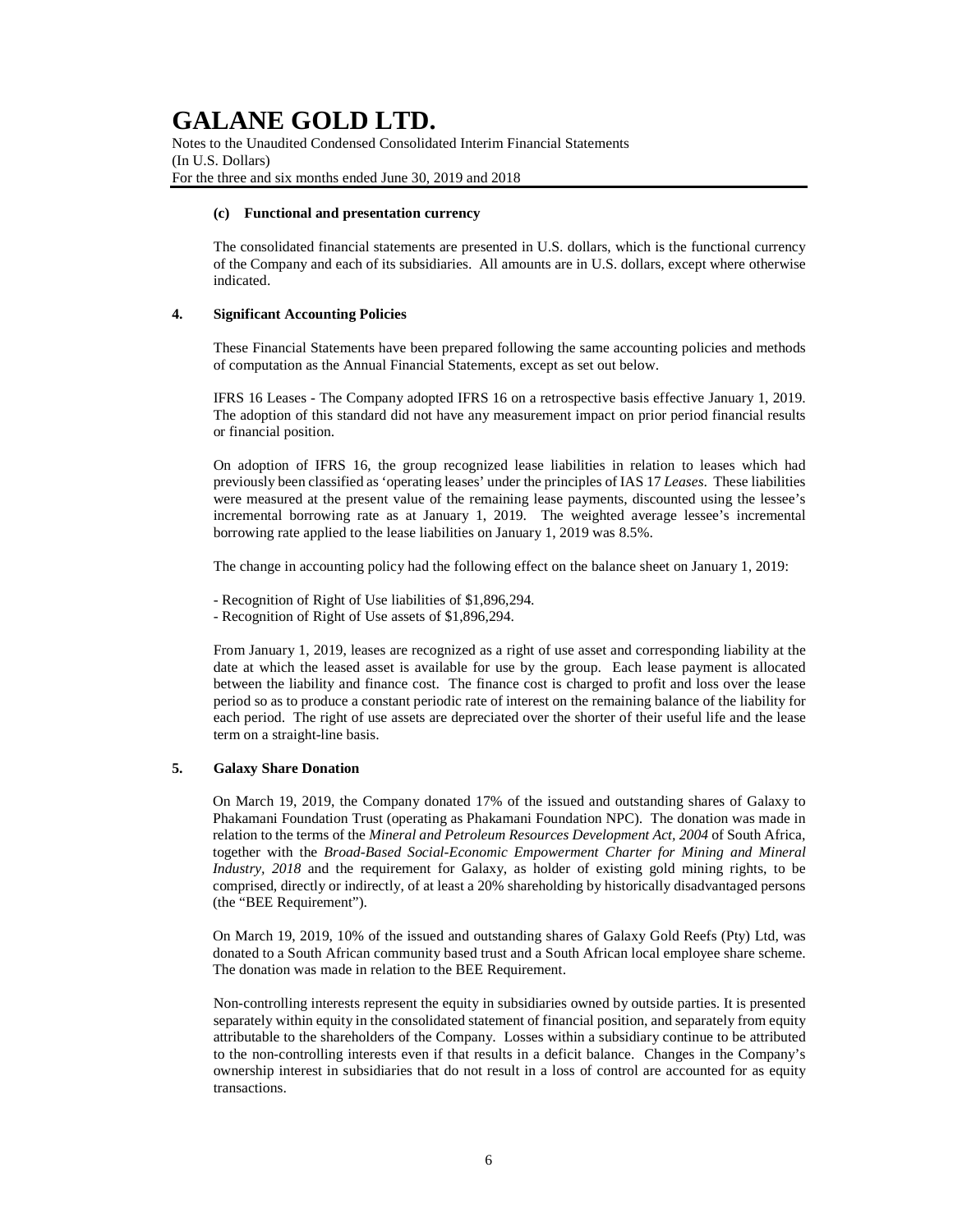Notes to the Unaudited Condensed Consolidated Interim Financial Statements (In U.S. Dollars) For the three and six months ended June 30, 2019 and 2018

### **6. Trade and other receivables**

|                   | June 30, 2019   | December 31.    |
|-------------------|-----------------|-----------------|
|                   |                 | 2018            |
| Trade receivables | \$<br>436,160   | \$<br>262,434   |
| Taxes recoverable | 484.567         | 647,657         |
| Prepaid expenses  | 606,227         | 847.128         |
| Other receivables | 79.293          | 92,726          |
|                   | \$<br>1,606,247 | \$<br>1,849,945 |

### **7. Inventories**

The amount of inventories recognized as an expense during the period is included in mining costs in the condensed consolidated interim statement of earnings and comprehensive earnings. The carrying values at the end of the respective periods are:

|                 |    | June 30, 2019 | December 31. |
|-----------------|----|---------------|--------------|
|                 |    |               | 2018         |
| Gold in process | \$ | 552,977       | 681,773      |
| Supplies        |    | 3,034,503     | 3,425,227    |
| Ore Stockpiles  |    | 390,606       | 303.241      |
|                 | S  | 3,978,086     | 4,410,241    |

### **8. Mining assets**

The continuity of mining assets for the six months ended June 30, 2019 is as follows:

|                                                                      |             | Construction | Mining and           |            | Plant and      |    | Total           |
|----------------------------------------------------------------------|-------------|--------------|----------------------|------------|----------------|----|-----------------|
|                                                                      | in Progress |              | Exploration          |            | Equipment      |    |                 |
|                                                                      |             |              | Properties           |            |                |    |                 |
| Cost at December 31, 2018                                            | \$          | 3,530,565    | \$<br>86,784,253     | \$         | 6,303,891      | \$ | 96,618,709      |
| Adjustment on adoption of                                            |             |              |                      |            |                |    |                 |
| <b>IFRS 16</b>                                                       |             |              | 1,321,388            |            | 574,906        |    | 1,896,294       |
| Restated balance at                                                  |             |              |                      |            |                |    |                 |
| January 1, 2019                                                      |             | 3,530,565    | 88,105,641           |            | 6,878,797      |    | 98,515,003      |
| Additions:                                                           |             |              |                      |            |                |    |                 |
| Additions                                                            |             | 3,365,622    | 1,054,362            |            | 330,026        |    | 4,750,010       |
| Cost at June 30, 2019                                                | \$          | 6,896,187    | \$<br>89,160,003     | \$         | 7,208,823      |    | \$103,265,013   |
| Accumulated depreciation<br>and amortization at<br>December 31, 2018 | \$          |              | \$<br>(56, 181, 412) |            | \$ (4,515,348) |    | \$ (60,696,760) |
| Depreciation and<br>amortization                                     |             |              | (2,440,826)          | (497, 852) |                |    | (2,938,678)     |
| Accumulated depreciation<br>and amortization at June<br>30, 2019     | \$          |              | \$<br>(58, 622, 238) |            | \$ (5,013,200) |    | \$(63,635,438)  |
| Net book value, June 30,<br>2019                                     | S           | 6,896,187    | \$<br>30,537,765     | \$         | 2,195,623      | \$ | 39,629,575      |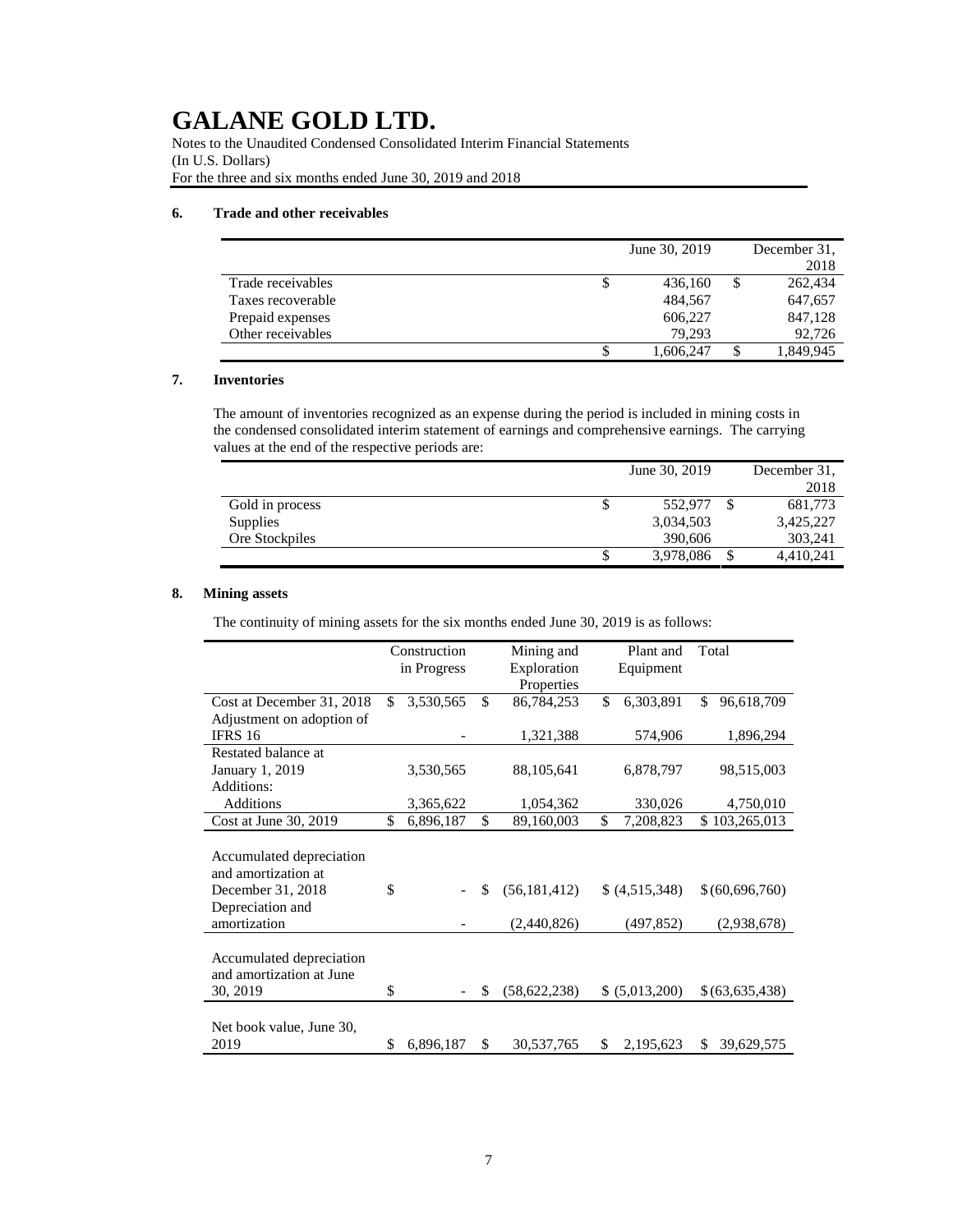Notes to the Unaudited Condensed Consolidated Interim Financial Statements (In U.S. Dollars) For the three and six months ended June 30, 2019 and 2018

#### **9. Restoration and rehabilitation provision**

|                      | Restoration and rehabilitation |  |  |  |
|----------------------|--------------------------------|--|--|--|
|                      | provision                      |  |  |  |
| At December 31, 2018 | 6,420,233                      |  |  |  |
| Revaluation          | 65,811                         |  |  |  |
| Accretion            | 145,148                        |  |  |  |
| At June 30, 2019     | 6,631,192                      |  |  |  |

#### **10. Trade accounts payable and accrued liabilities**

|                        |   | June 30, 2019 |   | December 31. |
|------------------------|---|---------------|---|--------------|
|                        |   |               |   | 2018         |
|                        |   |               |   |              |
| Trade accounts payable | S | 7.424.929     | S | 7,475,382    |
| Accrued liabilities    |   | 1,670,125     |   | 1,845,988    |
|                        |   | 9,095,054     |   | 9,321,370    |

#### **11. Loans and borrowings**

|                              | June 30, 2019    |    | December 31. |
|------------------------------|------------------|----|--------------|
|                              |                  |    | 2018         |
|                              |                  |    |              |
| Current                      |                  |    |              |
| Debentures $(1)$             | \$<br>2,738,592  | S  | 2,690,970    |
| Mining Royalties (2)         | 4,076,970        |    | 1,219,116    |
| Equipment leases (3)         | 92,381           |    | 37,202       |
| Barak loan facility (4)      | 790,436          |    |              |
| Barak royalty (4)            | 89,106           |    |              |
| Right of use liability $(5)$ | 455,471          |    |              |
|                              | \$<br>8,242,956  | \$ | 3,947,288    |
|                              |                  |    |              |
| Non-Current                  |                  |    |              |
| Debentures $(1)$             | \$<br>3,439,919  | S  | 3,608,028    |
| Mining Royalties (2)         | 3,467,414        |    | 6,963,662    |
| Equipment leases (3)         | 74,606           |    |              |
| Barak loan facility (4)      | 3,003,657        |    |              |
| Barak royalty (4)            | 226,031          |    |              |
| Right of use liability (5)   | 1,238,901        |    |              |
|                              | \$<br>11,450,528 | \$ | 10,571,690   |

(1) The Company issued unsecured debentures to certain loan holders of Galaxy Gold Mining (Pty) Limited (formerly Galaxy Gold Mining Limited, "Galaxy") and other parties as settlement of amounts previously due on the acquisition of Galaxy in 2015. The current terms of the debentures are as follows:

• initial principal amount - \$5,650,269;

• interest rate - fixed rate of 4% per annum, compounded annually;

• \$2,400,836 of such principal is repayable on November 20, 2019 and is convertible into common shares at a price of C\$0.58 per share, based on a pre-determined exchange rate, with interest convertible into common shares, based on a pre-determined exchange rate, at a price equivalent to the greater of C\$1.00 and the Discounted Market Price (as defined by the TSX Venture Exchange) at the time of conversion, subject to acceptance of the TSX Venture Exchange; and

• In accordance with an amended and restated debenture agreed to between the Company and a debenture holder in the second quarter of 2018: (i) \$3,249,433 of such principal is repayable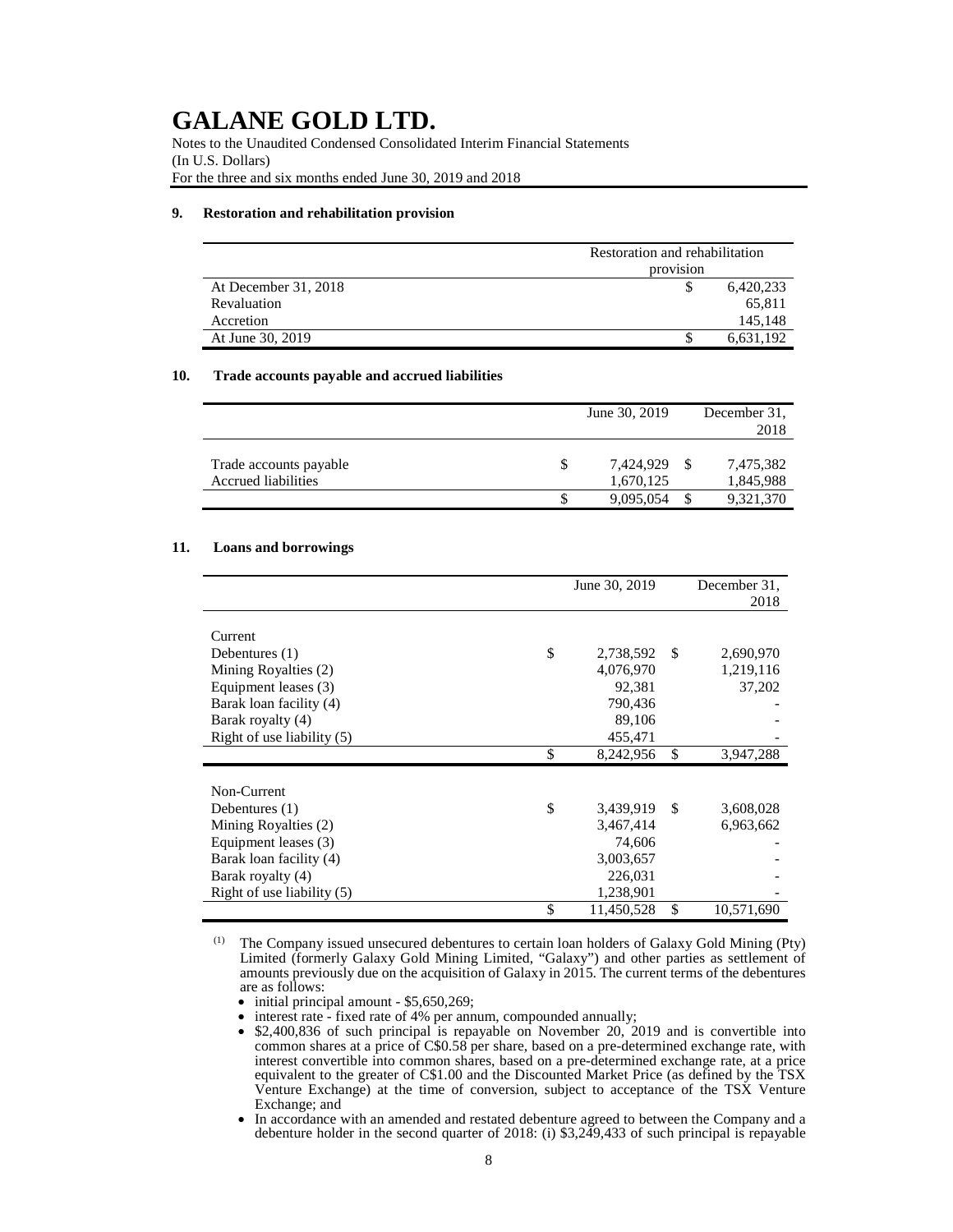Notes to the Unaudited Condensed Consolidated Interim Financial Statements (In U.S. Dollars) For the three and six months ended June 30, 2019 and 2018

> on November 20, 2021 and is convertible into common shares at a price of C\$0.15 per share, based on a pre-determined exchange rate; (ii) interest is convertible into common shares, based on a pre-determined exchange rate, at a price equivalent to the greater of C\$0.15 and the Discounted Market Price at the time of conversion; (iii) the Company has a right of forced conversion for the principal where the trading price of the common shares exceeds C\$0.15 for 10 consecutive trading days; (iv) the accrued interest to December 31, 2017 becomes payable 7 days after the Company first draws down on the proposed loan facility to be provided to the Company by Barak Fund SPC Limited; and (v) commencing January 1, 2018, interest for a calendar year will be due and payable on March 31 of the subsequent year, with the first such payment being due on March 31, 2019. The first payment of interest under the rescheduled agreement was made in April, 2019

- (2) The Government of Botswana royalties were all recorded as current liabilities at December 31, 2017, however on March 19, 2018 an agreement was reached with the government regarding royalties payable on the sale of gold and subsequent repayment thereof under the following terms:
	- \$8,398,709 of royalties deferred to December 2017 will commence repayment in March 2018 over 34 months as follows:
		- o principal repayments of \$21,593 per month for ten months commencing March 2018,
		- o principal repayments of \$101,593 per month for 12 months commencing January 2019, and
		- o the remaining balance to be repaid in 12 equal monthly payments commencing January 2020;
	- interest to be charged at Bank of Botswana commercial bank prime lending rate plus 5%, applied on a simple interest basis, equating to \$28,407 per month over the 34 month repayment period; and
	- the deferral amount is unsecured.
- (3) The Company acquired a Komatsu Excavator in March 2019 and financed \$189,000 of the acquisition costs. The term of the loan is 24 months, with payments of approximately \$8,600 coming due each month including payment of the principal and interest. The loan is secured by the asset related to such loan.
- $(4)$  On October 2, 2018, the Company announced that it had completed all the conditions precedent to finalize the loan agreement with Barak Fund SPC Limited ("Barak") with respect to a \$5,000,000 secured loan facility (the "Barak Facility"), for a term ending three years from the date of the first drawdown and bearing interest at a rate of 14% per annum. The funds are to be used towards the refurbishment and expansion of the processing facilities and restarting underground mining operations at the Galaxy Gold Mine in Barberton, South Africa. The Company will pay to Barak, or its nominee, 0.75% of the net proceeds accruing to Galaxy under an off-take agreement covering the annual gold concentrate production of the Agnes gold mine in Barberton owned and operated by Galaxy, after taking into account all attributable logistics and freight costs, State Royalties (as defined in the Barak Facility) and value-added tax (if applicable). The Company received the funds from drawdown requests totalling \$3,650,000 under the Barak Facility up to June 30, 2019.
- <sup>(5)</sup> On adoption of IFRS 16, the group recognized lease liabilities in relation to leases which had previously been classified as 'operating leases' under the principles of IAS 17 *Leases*. These liabilities were measured at the present value of the remaining lease payments, discounted using the lessee's incremental borrowing rate as at January 2019. The weighted average lessee's incremental borrowing rate applied to the lease liabilities on January 1, 2019, was 8.5%. A Right of use liability of \$1,896,294 was recognized on the initial application at January 1, 2019.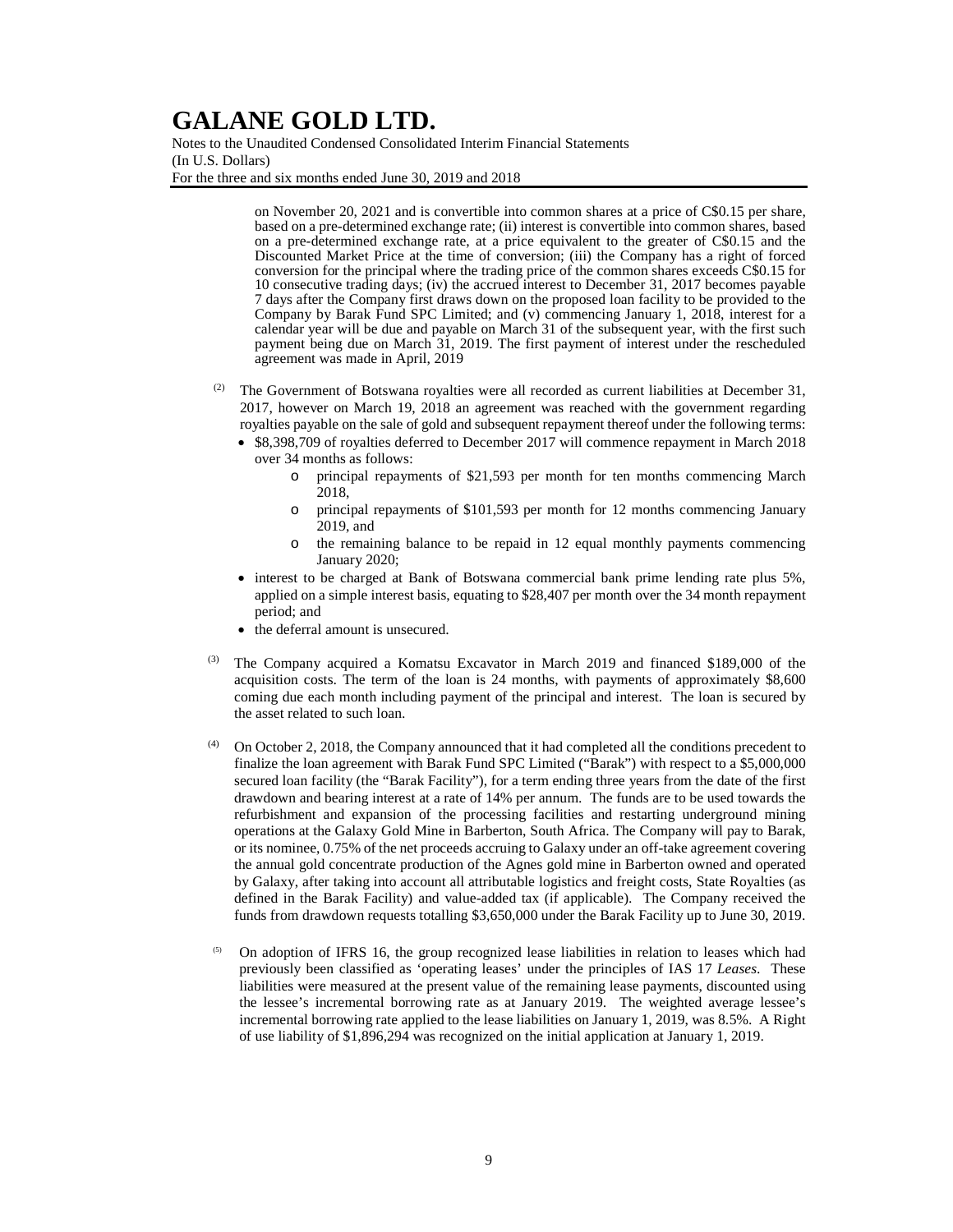Notes to the Unaudited Condensed Consolidated Interim Financial Statements (In U.S. Dollars) For the three and six months ended June 30, 2019 and 2018

#### **12. Income and Mining Taxes**

The Company estimates the effective tax rate expected to be applicable for the full fiscal year and uses that rate to provide for income taxes in interim reporting periods. The Company also recognizes the tax impact on certain discrete (unusual or infrequently occurring) items, including changes in judgment concerning the probable realization of losses and effects of changes in tax laws or rates, in the interim period in which they occur.

As a result of the effect of utilization of loss carry forwards available to the Company, the Company reported no income tax expense for the three and six months ended June 30, 2019 (three and six months ended June 30, 2018 - \$nil). The effective income tax rates vary from the combined Canadian federal and provincial statutory income tax rate of 26.50% for the three and six months ended June 30, 2019 (three and six months ended June 30,  $2018 - 26.50\%$ ) due to the geographical distribution of earnings, which are subject to different tax rates, fluctuations in exchange rates and other non-deductible expenses.

#### **13. Share Capital**

#### **(a) Authorized share capital:**

As at June 30, 2019, the authorized share capital of the Company consisted of an unlimited number of common shares. All issued shares are fully paid.

#### **(b) Issued share capital:**

As at June 30, 2019, 200,804,760 common shares are issued and outstanding.

The Company did not issue any common shares during the six month period ended June 30, 2019, or the period ended June 30, 2018.

#### **(c) Stock Options:**

The Company has a stock option plan whereby options may be granted to directors, officers, employees and consultants. As at June 30, 2019, a maximum of 20,080,476 options to purchase common shares were issuable under the Company's stock option plan, of which 11,380,476 remained available for issuance.

The following is a summary of stock options outstanding as at June 30, 2019 and December 31, 2018 along with changes during the periods then ended:

|                                                      |             | Weighted              |
|------------------------------------------------------|-------------|-----------------------|
|                                                      |             | Average               |
|                                                      | Number of   | <b>Exercise Price</b> |
|                                                      | Options     | (CDN\$)               |
| Balance December 31, 2017                            | 9,700,000   | 0.11                  |
| Options expired                                      | (1,000,000) | 0.12                  |
| Balance December 31, 2018 and March 31, 2019 (1) (2) | 8,700,000   | 0.11                  |
| アイトライト しんしょう しんしょう アイ・プレート しんしょう しんしょう               |             |                       |

(1) The weighted average time to expiration for outstanding options is 2.2 years. a. The range of exercise price are Cdn.\$0.095 to Cdn.\$0.12.

<sup>(2)</sup> As at June 30, 2019, 2,970,000 options were exercisable (December 31, 2018 – 2,970,000).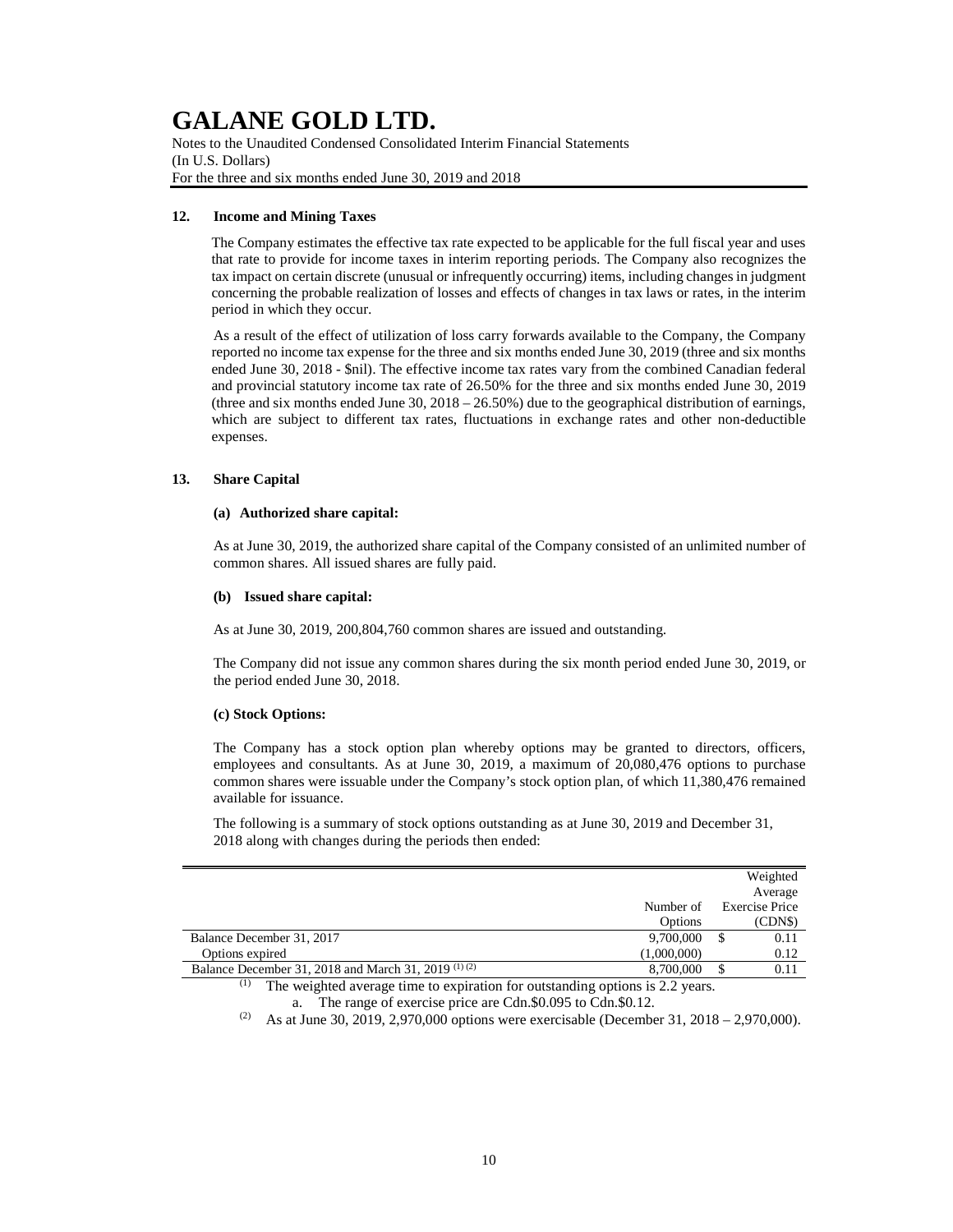Notes to the Unaudited Condensed Consolidated Interim Financial Statements (In U.S. Dollars) For the three and six months ended June 30, 2019 and 2018

#### **(d) Earnings (loss) per share:**

| The calculation of earnings (loss) per share is based on the following data: |
|------------------------------------------------------------------------------|
|------------------------------------------------------------------------------|

|                                                                                                                      | Three months<br>ended June 30,<br>2019 |             |                        | Six months  |                        | Three months |                        | Six months  |  |
|----------------------------------------------------------------------------------------------------------------------|----------------------------------------|-------------|------------------------|-------------|------------------------|--------------|------------------------|-------------|--|
|                                                                                                                      |                                        |             | ended June 30,<br>2019 |             | ended June 30,<br>2018 |              | ended June 30,<br>2018 |             |  |
| Earnings (loss) attributable to                                                                                      |                                        |             |                        |             |                        |              |                        |             |  |
| Galane shareholders                                                                                                  | \$                                     | 331.471     | S                      | (1,888,037) | S                      | 2,399,151    | S                      | 926,309     |  |
| Weighted average number of<br>common shares outstanding for<br>purposes of basic earnings per<br>share               |                                        | 200,804,760 |                        | 200,804,760 |                        | 146,804,760  |                        | 146,804,760 |  |
| Dilutive deferred share units                                                                                        |                                        |             |                        |             |                        |              |                        |             |  |
| Dilutive options                                                                                                     |                                        |             |                        |             |                        |              |                        |             |  |
| Weighted<br>number<br>average<br>of<br>common shares outstanding for the<br>purpose of diluted earnings per<br>share |                                        | 200,804,760 |                        | 200,804,760 |                        | 146,804,760  |                        | 146,804,760 |  |
| Earnings (loss) per share                                                                                            |                                        |             |                        |             |                        |              |                        |             |  |
| <b>Basic</b>                                                                                                         | \$                                     | 0.00        | \$                     | (0.01)      | \$                     | 0.02         | \$                     | 0.01        |  |
| Diluted                                                                                                              | \$                                     | 0.00        | \$                     | (0.01)      |                        | 0.02         | \$                     | 0.01        |  |

Basic earnings (loss) per share is computed by dividing the earnings (loss) by the weighted average number of common shares outstanding during the period. Diluted earnings per share reflects the potential dilution of outstanding warrants, stock options deferred share units or convertible debentures in the weighted average number of common shares outstanding during the period, if dilutive. For the three and six months ended June 30, 2019, and the three and six months ended June 30, 2018, all instruments were anti-dilutive.

### **(e) Deferred Share Units**

The Company has established a deferred share unit plan whereby deferred share units ("DSUs") may be granted to directors, officers, employees and consultants. As at June 30, 2019, a maximum of 13,262,888 DSUs were issuable under the Company's deferred share unit plan, of which 7,327,060 remained available for issuance.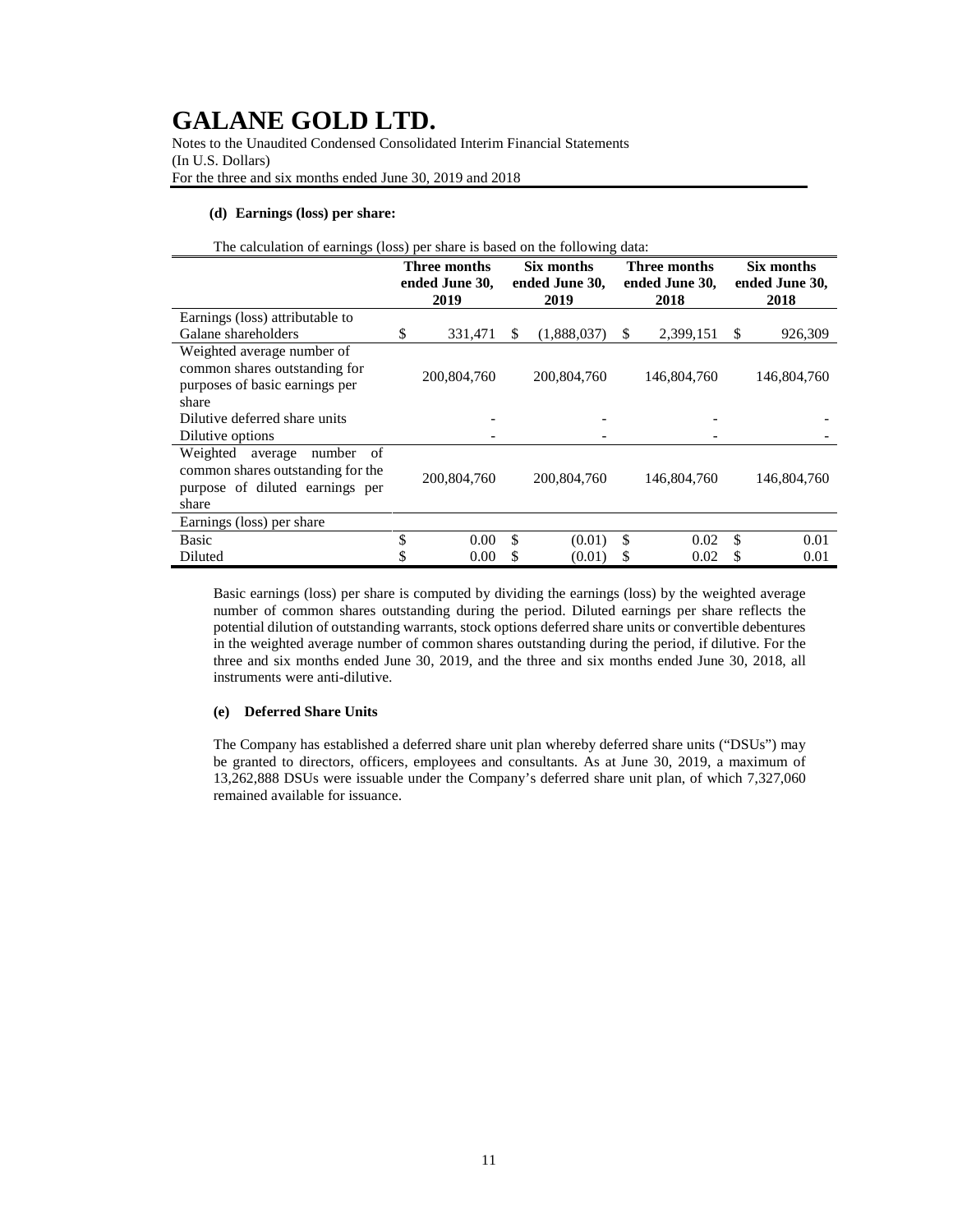Notes to the Unaudited Condensed Consolidated Interim Financial Statements (In U.S. Dollars) For the three and six months ended June 30, 2019 and 2018

#### **(f) Warrants:**

The following is a summary of warrants outstanding as at June 30, 2019 and changes during the periods then ended:

|                                              | Number of<br>Warrants | Weighted<br>Average<br><b>Exercise Price</b> |
|----------------------------------------------|-----------------------|----------------------------------------------|
|                                              |                       | (CDNS)                                       |
| Balance, December 31, 2017                   | 520,016               | 0.18                                         |
| Expired November 16, 2018                    | (520, 016)            | 0.18                                         |
| Issued October 1, 2018 $(1)$                 | 54,000,000            | 0.05                                         |
| Balance, December 31, 2018 and June 30, 2019 | 54,000,000            | 0.05                                         |

(1) The 54,000,000 outstanding warrants had an initial term of 2 years from the date of issue, having an expiry date of September 30, 2020.

The following is a summary of the value of the warrants outstanding as at June 30, 2019 and changes during the years then ended:

|                             | Warrants<br>denominated in a<br>foreign currency |
|-----------------------------|--------------------------------------------------|
|                             | $(\$)$                                           |
| Balance, December 31, 2017  | 31,402                                           |
| Expired November 16, 2018   | (31,402)                                         |
| Issued October 1, 2018      | 1,093,123                                        |
| Revaluation at balance date | 16,539                                           |
| Balance, December 31, 2018  | 1,109,662                                        |
| Revaluation at balance date | (134, 972)                                       |
| Balance, June 30, 2019      | 974.690                                          |

#### **14. Breakdown of costs**

### **(a) Mining costs**

|                               |   | Three months<br>ended June<br>30, 2019 |    | Six months<br>ended June<br>30, 2019 |   | Three months<br>ended June<br>30, 2018 |  | Six months<br>ended June 30,<br>2018 |  |
|-------------------------------|---|----------------------------------------|----|--------------------------------------|---|----------------------------------------|--|--------------------------------------|--|
| Mining and production         | S | 8,093,247                              | \$ | 15,321,199                           | S | 8.454.305                              |  | 15.717.449                           |  |
| Administrative                |   | 840,826                                |    | 1.643.208                            |   | 1,005,935                              |  | 1,993,919                            |  |
| Total                         | S | 8,934,073                              | S  | 16,964,407                           | S | 9.460.240                              |  | 17,711,368                           |  |
| Depreciation and amortization |   | 1,669,368                              |    | 2,938,678                            |   | 1,518,509                              |  | 2,901,662                            |  |
|                               |   | 10.603.441                             | S  | 19,903,085                           |   | 10.978.749                             |  | 20,613,030                           |  |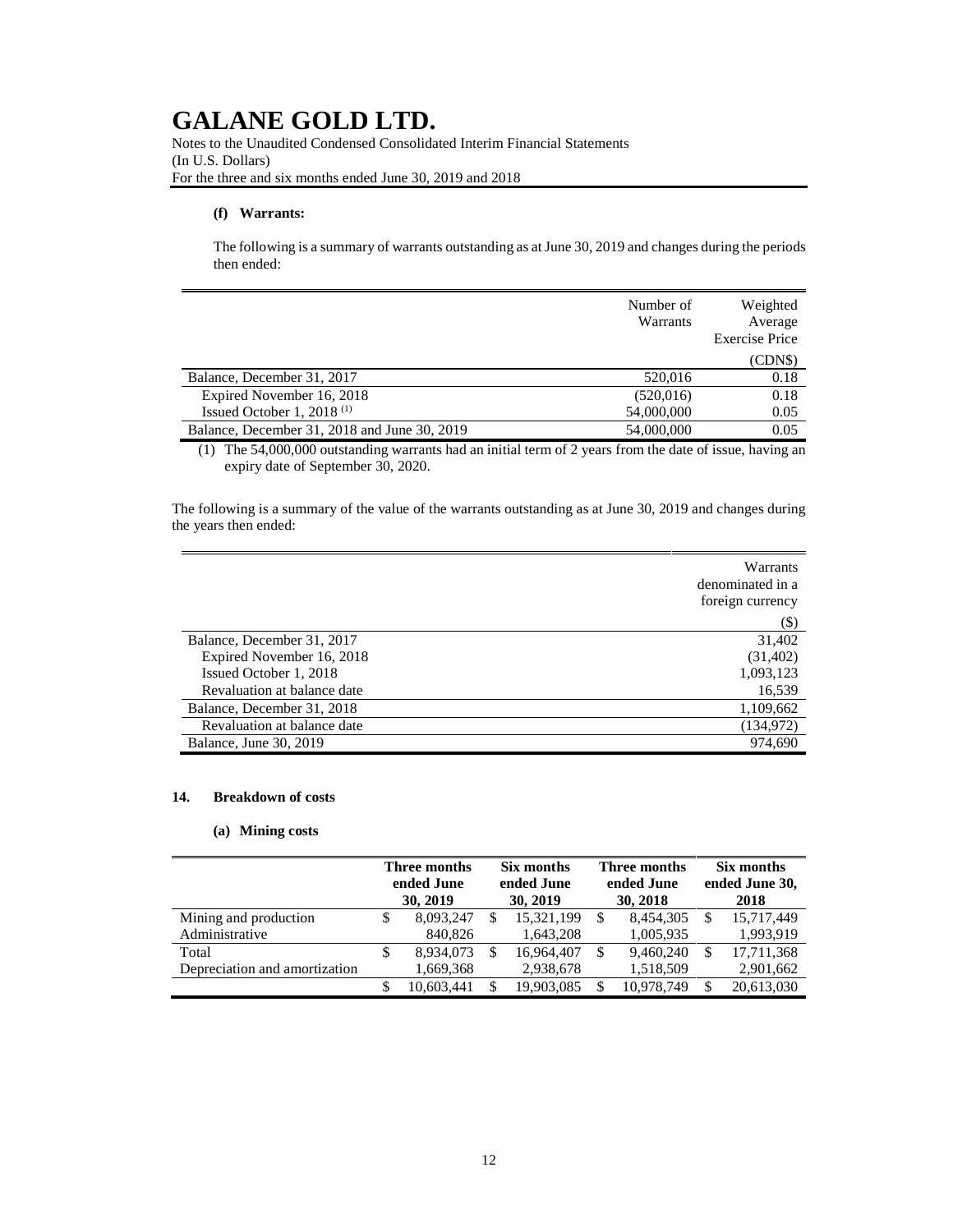Notes to the Unaudited Condensed Consolidated Interim Financial Statements (In U.S. Dollars) For the three and six months ended June 30, 2019 and 2018

#### **(b) Corporate and General Administration**

|                                 | Three months<br>ended June<br>30, 2019 |    | Six months<br>ended June<br>30, 2019 |  | Three months<br>ended June<br>30, 2018 |  | Six months<br>ended June 30,<br>2018 |  |
|---------------------------------|----------------------------------------|----|--------------------------------------|--|----------------------------------------|--|--------------------------------------|--|
| <b>Professional Fees</b>        | 134.723                                | -S | 298,483                              |  | 142.221                                |  | 272,200                              |  |
| <b>Share Based Compensation</b> | 36,081                                 |    | 72.282                               |  | 58,905                                 |  | 123,918                              |  |
| Corporate Administration        | 52.196                                 |    | 528,623                              |  | 445.434                                |  | 900,677                              |  |
|                                 | 223,000                                |    | 899,388                              |  | 646,560                                |  | 1,296,795                            |  |

#### **(c) Financing costs**

|                               | Three months<br>ended June<br>30, 2019 |           | Six months<br>ended June<br>30, 2019 |            | <b>Three months</b><br>ended June<br>30, 2018 |         | Six months<br>ended June 30,<br>2018 |         |
|-------------------------------|----------------------------------------|-----------|--------------------------------------|------------|-----------------------------------------------|---------|--------------------------------------|---------|
| Interest on long term debt    | S                                      | 137,384   | <sup>\$</sup>                        | 478.334    | S                                             | 70,877  |                                      | 118,550 |
| (Decrease)/increase in fair   |                                        |           |                                      |            |                                               |         |                                      |         |
| value of warrants denominated |                                        |           |                                      |            |                                               |         |                                      |         |
| in foreign currency           |                                        | (103,797) |                                      | (134, 973) |                                               | (573)   |                                      | (93)    |
| Accretion                     |                                        | 70.195    |                                      | 145,148    |                                               | 82,290  |                                      | 185,746 |
|                               | S                                      | 103.782   | S                                    | 488.509    | -S                                            | 152.594 |                                      | 304.203 |

### **(d) Other expenses**

|                         | Three months<br>ended June<br>30, 2019 |  | Six months<br>ended June<br>30, 2019 |  | Three months<br>ended June<br>30, 2018 |  | Six months<br>ended June 30,<br>2018 |  |
|-------------------------|----------------------------------------|--|--------------------------------------|--|----------------------------------------|--|--------------------------------------|--|
| Other expenses (income) | 5.338                                  |  | 31.641                               |  | 7.545                                  |  | 4.615                                |  |
| Galaxy on-going costs   | 402.934                                |  | 622.548                              |  | 156.219                                |  | 448.424                              |  |
|                         | 408.272                                |  | 654.189                              |  | 163,764                                |  | 453,039                              |  |

### **15. Commitments and Contingencies**

#### **(a) Royalty expenses**

Production from the Company's Mupane operation is subject to third party royalties (included in mining costs) of 5% of revenues based on market prices at the date of shipment. For the six month period ended June 30, 2019, the Company paid \$1,006,904 in royalties (2018 – deferred \$1,186,651).

#### **(b) Claims**

The Company is subject to the possibility of revised tax assessments for some years. The Company does not believe that, should unfavourable decisions arise from any review of its tax filings, that any amount it might be required to pay will be material. No amounts have been provided for in the Financial Statements.